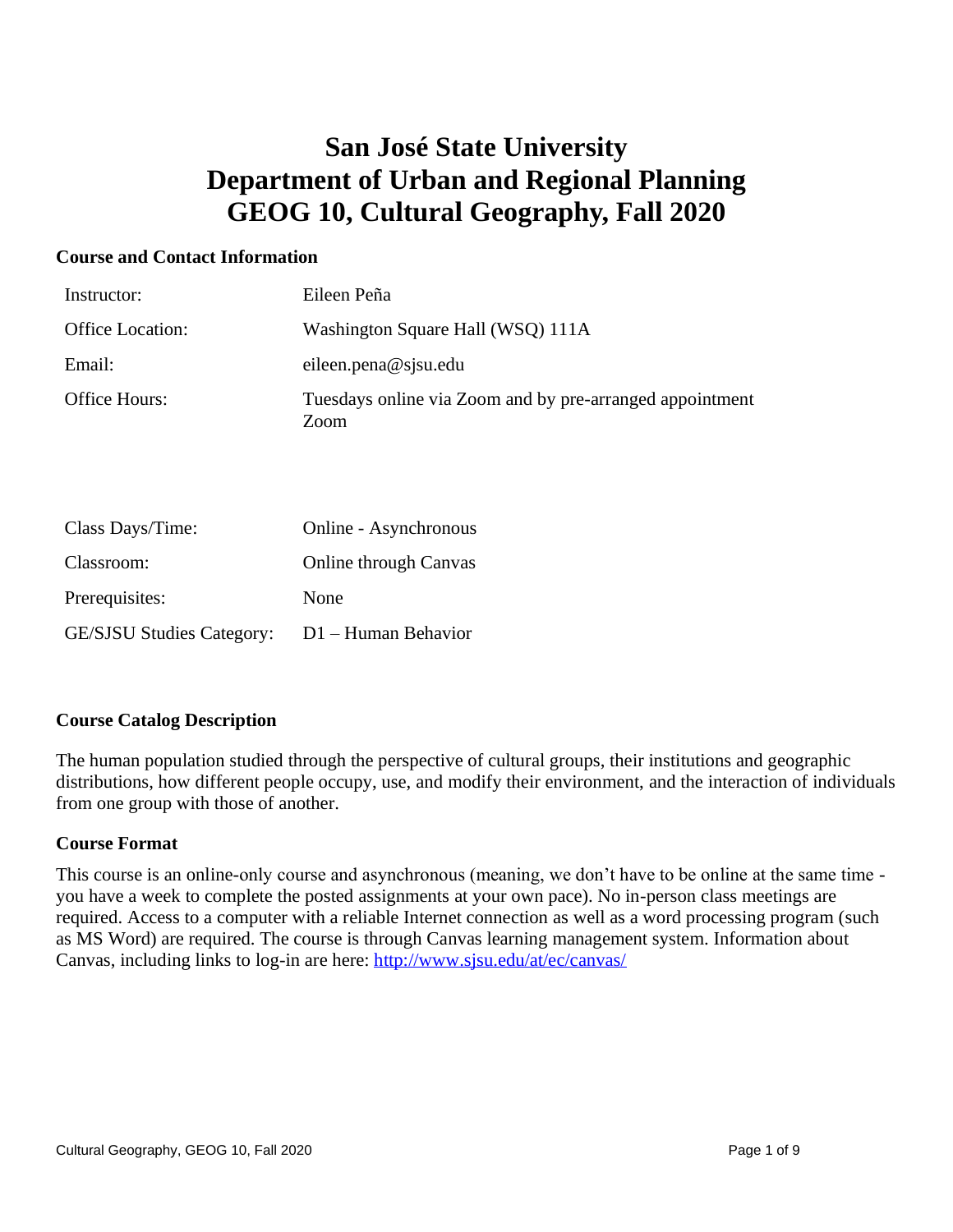#### **General Education Learning Outcomes (GELO)**

Upon successful completion of this course, students will be able to:

Objective 1: Identify and analyze the social dimension of society as a context for human life, the processes of social change and social continuity, the role of human agency in those social processes, and the forces that engender social cohesion and fragmentation.

*Assignment application: Dynamic course material quiz.*

Objective 2: Place contemporary developments in cultural, historical, environmental, and spatial contexts. *Assignment application: Mapping activity.*

Objective 3: Identify the dynamics of ethnic, cultural, gender/sexual, age-based, class, regional, national, transnational, and global identities and the similarities, differences, linkages, and interactions between them. *Assignment application: Dynamic course material quiz.*

Objective 4: Evaluate social science information, draw on different points of view, and formulate applications appropriate to contemporary social issues.

*Assignment application: Cultural geography research paper.*

Objective 5: Compare and contrast two or more ethnic groups, cultures, regions, nations, or social systems. *Assignment application: Dynamic course material quiz.*

#### **Course Learning Outcomes (CLO)**

Upon successful completion of this course, students will be able to:

*Locate and identify every country in the world on an online map.*

*Demonstrate their ability to research a geography-related topic via their research paper assignment.*

*Demonstrate their knowledge of culture and some other traits of the various world regions and topics.*

#### **Required Texts/Readings**

#### **Textbook**

There is no required textbook or printed materials for this course. All information will be available online at no cost.

#### **Other technology requirements / equipment / material**

Access to a computer and reliable Internet source as well as a word processing program (such as Microsoft Word) are required.

#### **Course Requirements and Assignments**

Assignments including quizzes and exams will not be accepted late. Students must work ahead of the due dates to complete the work and allow for any potential issues at the last minute. It is suggested that students have a readily available back-up computer and Internet source such as the library or a friend's computer to use in case theirs is not working.

Success in this course is based on the expectation that students will spend, for each unit of credit, a minimum of 45 hours over the length of the course (normally three hours per unit per week) for instruction,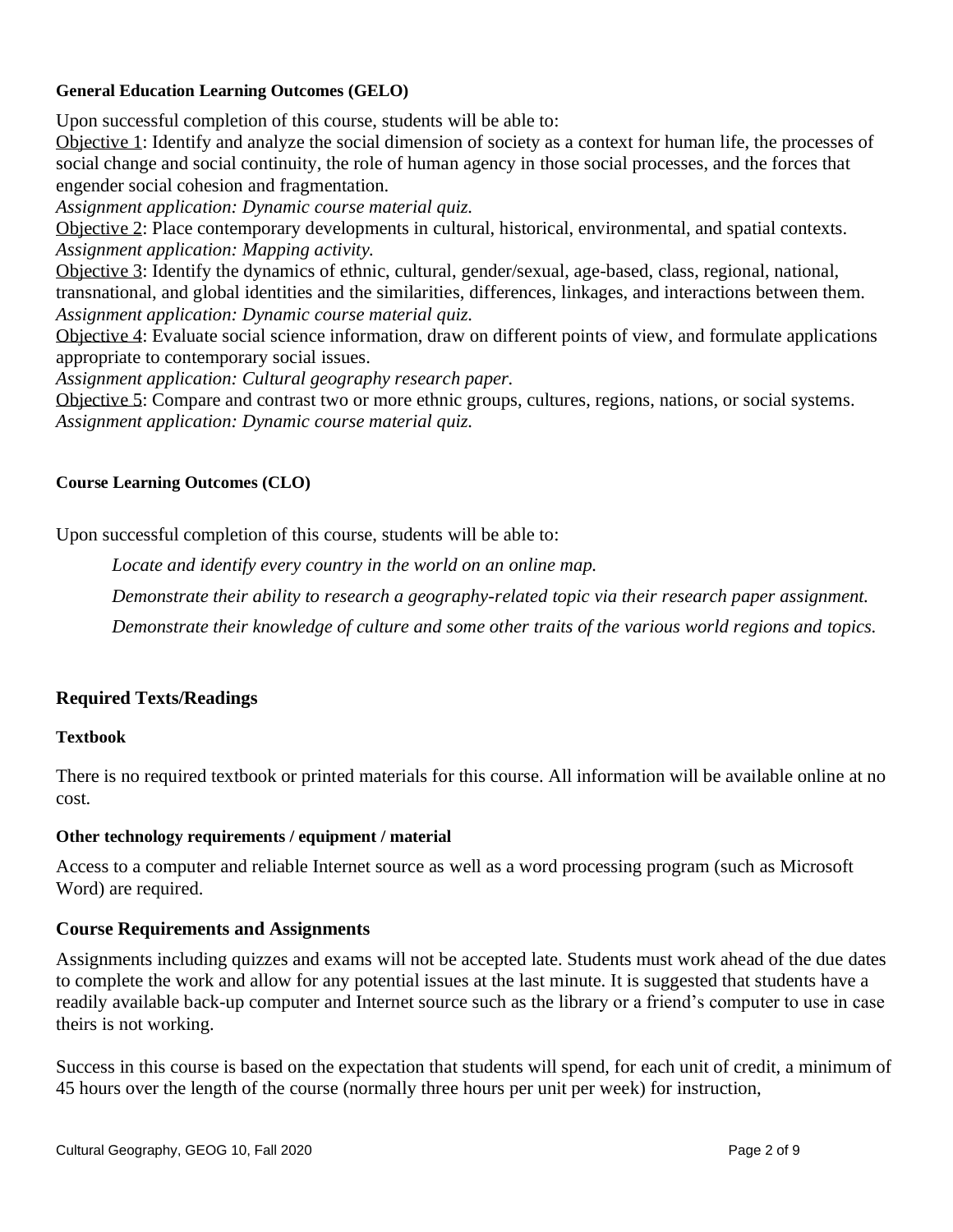preparation/studying, or course related activities, including but not limited to internships, labs, and clinical practical. Other course structures will have equivalent workload expectations as described in the syllabus. For more information see: [University Syllabus Policy S16-9](http://www.sjsu.edu/senate/docs/S16-9.pdf) at [http://www.sjsu.edu/senate/docs/S16-9.pdf.](http://www.sjsu.edu/senate/docs/S16-9.pdf)

#### **Research Paper Guidelines:**

The research paper of a minimum of 1500 words is required for this course. It is a written document with a photo, map and references to be submitted through Canvas learning management system. The topic, as well as complete instructions and guidelines are posted in the online classroom. See course schedule below for due date.

#### **Final Examination or Evaluation**

The final exam will be online and based on course materials presented in the second half of the semester (postmidterm exam).

#### **Grading Information**

| <b>Total points available</b>                        | 500 points |
|------------------------------------------------------|------------|
| Final Exam (not cumulative)                          | 50 points  |
| Research paper                                       | 100 points |
| Map Assignments (16 worth 10 points each)            | 160 points |
| Intro Discussion Assignment (1 worth points 10 each) | 10 points  |
| Quizzes (13 worth 10 points each)                    | 130 points |
| Midterm Exam                                         | 50 points  |

#### **Grading Information**

Final letter grades will be based on the grading scale below:

| <b>Points</b> | <b>Letter Grade</b> | Percentage   |
|---------------|---------------------|--------------|
| 475-500       | $\mathbf{A}$        | 96 to 100 %  |
| 450-474       | A minus             | 90 to 95.9 % |
| 435-449       | <b>B</b> plus       | 86 to 89.9 % |
| 415-434       | $\bf{B}$            | 83 to 85.9 % |
| 400-414       | <b>B</b> minus      | 80 to 82.9 % |
| 365-399       | C plus              | 76 to 79.9 % |
| 335-364       | $\mathcal{C}$       | 73 to 75.9 % |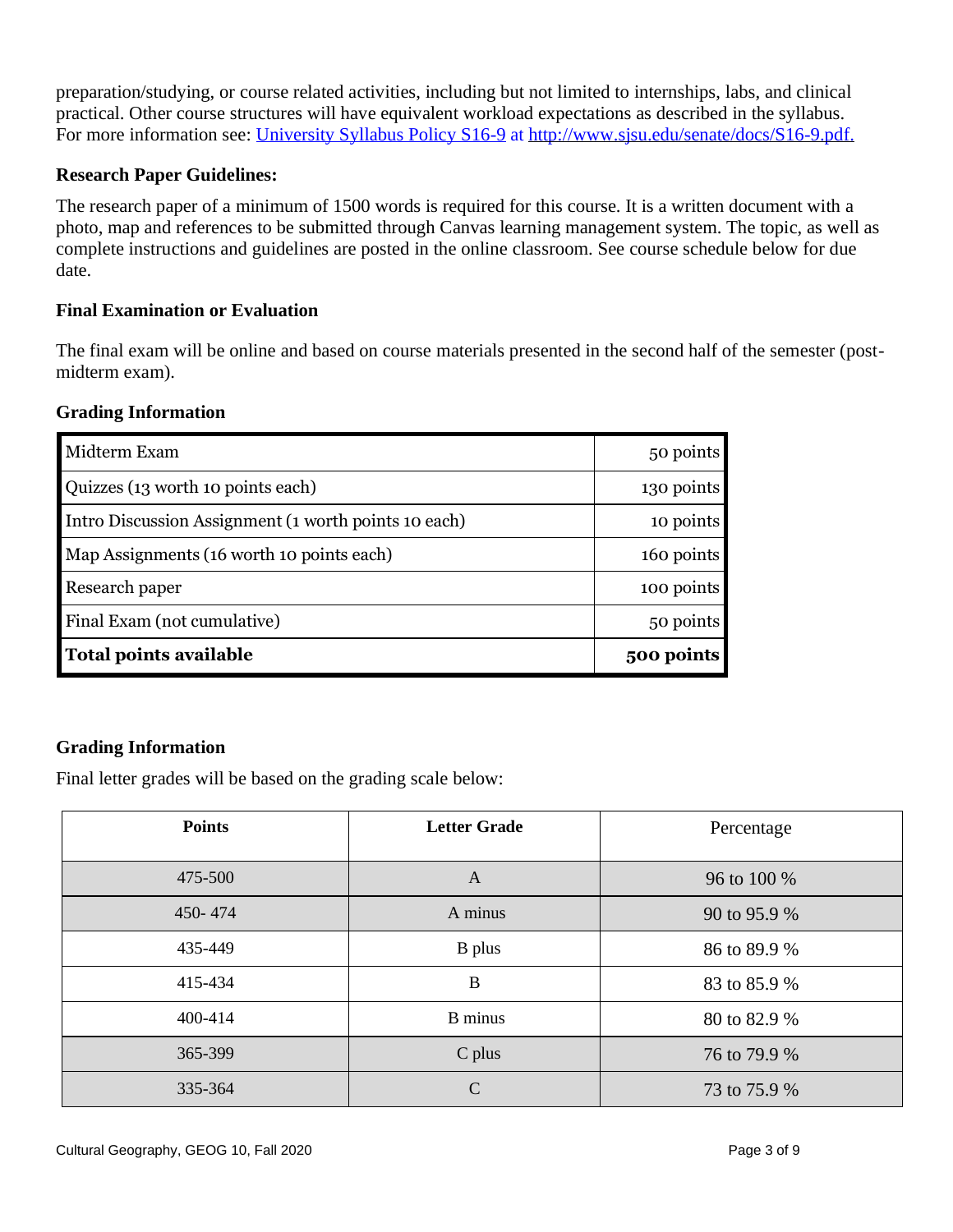| 300-334       | C minus | 70 to 72.9 % |
|---------------|---------|--------------|
| 285-299       | D plus  | 66 to 69.9 % |
| 250-284       |         | 66 to 69 %   |
| Less than 250 |         |              |

Passage of the Writing Skills Test (WST) or ENGL/LLD 100A with a C or better (C‐ not accepted), and completion of Core General Education are prerequisite to all SJSU Studies courses. Completion of, or co-registration in, 100W is strongly recommended. A minimum aggregate GPA of 2.0 in GE Areas R, S, & V shall be required of all students.

#### **Classroom Protocol**

Generally, in an online course, there is much less room for undesirable classroom behavior (such as inappropriate cell phone use, etc.). However, mature and respectful behavior is still required in all communications such as discussion forums and other methods of communication – directed both to fellow classmates as well as the instructor. Disrespectful or inappropriate behavior will be handled first by the instructor and secondarily by the college, as necessary.

#### **University Policies**

As members of the academic community, students accept both the rights and responsibilities incumbent upon all members of the institution. Students are encouraged to familiarize themselves with SJSU's policies and practices pertaining to the procedures to follow if and when questions or concerns about a class arises. To learn important campus information, view [University Grading System Policy F18-5](http://www.sjsu.edu/senate/docs/F18-5.pdf) [\(http://www.sjsu.edu/senate/docs/F18-5.pdf\)](http://www.sjsu.edu/senate/docs/F18-5.pdf) In general, it is recommended that students begin by seeking clarification or discussing concerns with their instructor. If such conversation is not possible, or if it does not address the issue, it is recommended that the student contact the Department Chair as the next step.

#### **General Expectations, Rights and Responsibilities of the Student**

As members of the academic community, students accept both the rights and responsibilities incumbent upon all members of the institution. Students are encouraged to familiarize themselves with SJSU's policies and practices pertaining to the procedures to follow if and when questions or concerns about a class arises. To learn important campus information, view the University Policy at [University Policy S16-9](http://www.sjsu.edu/senate/docs/S16-9.pdf) [\(http://www.sjsu.edu/senate/docs/S16-9.pdf\)](http://www.sjsu.edu/senate/docs/S16-9.pdf). In general, it is recommended that students begin by seeking clarification or discussing concerns with their instructor. If such conversation is not possible, or if it does not address the issue, it is recommended that the student contact the Department Chair as the next step.

#### **Workload and Credit Hour Requirements**

Success in this course is based on the expectation that students will spend, for each unit of credit, a minimum of 45 hours over the length of the course (normally 3 hours per unit per week with 1 of the hours used for lecture) for instruction or preparation/studying or course related activities including but not limited to internships, labs, clinical practice. Other course structures will have equivalent workload expectations as described in the syllabus.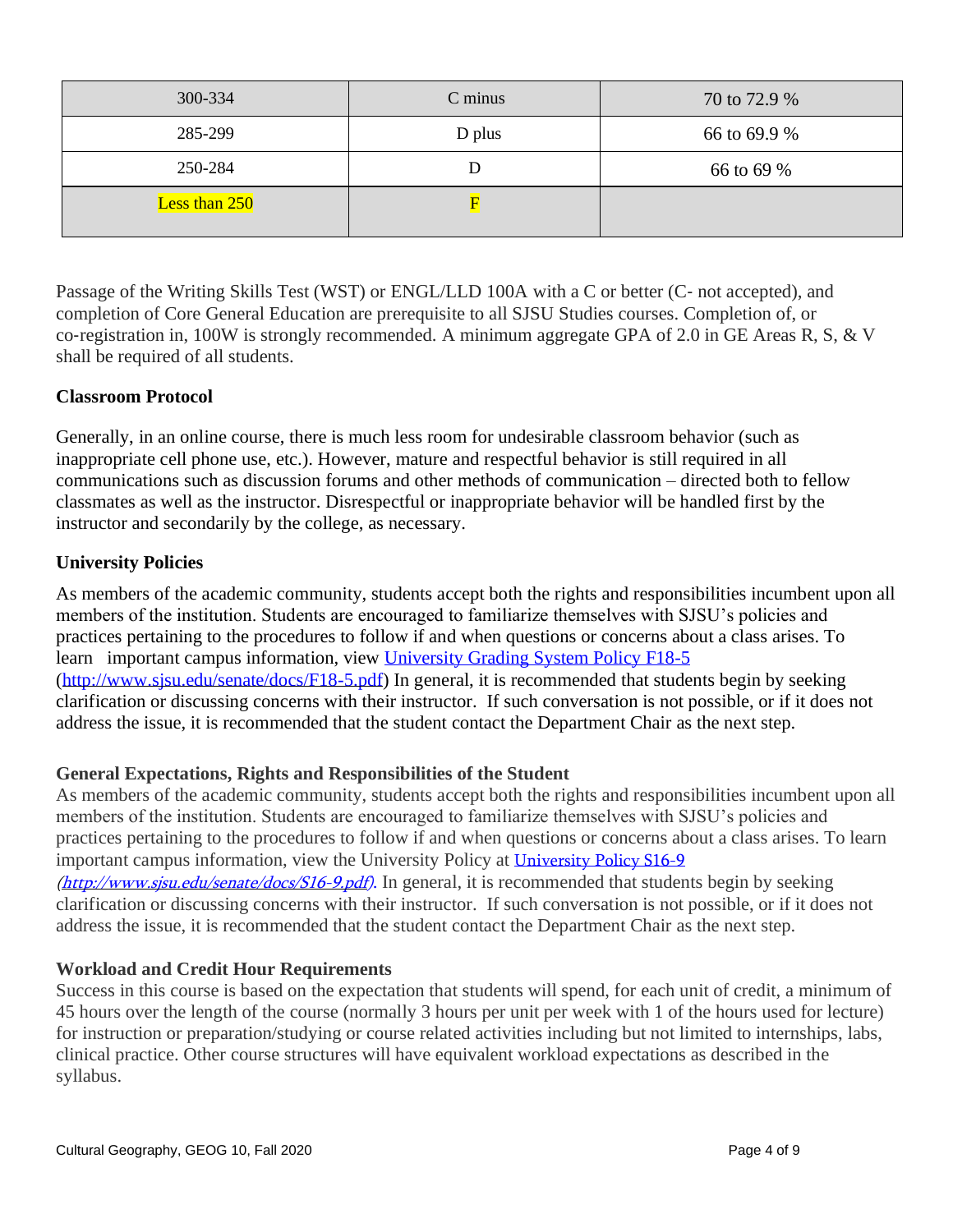#### **Attendance and Participation**

Attendance per se shall not be used as a criterion for grading. However, students are expected to attend all meetings for the courses in which they are enrolled as they are responsible for material discussed therein, and active participation is frequently essential to ensure maximum benefit to all class members. In some cases, attendance is fundamental to course objectives; for example, students may be required to interact with others in the class. Attendance is the responsibility of the student. Participation may be used as a criterion for grading when the parameters and their evaluation are clearly defined in the course syllabus and the percentage of the overall grade is stated. The full policy language can be found at *University Attendance and Participation Policy* F15-12 [\(http://www.sjsu.edu/senate/docs/F15-12.pdf\)](http://www.sjsu.edu/senate/docs/F15-12.pdf)

#### **Timely Feedback on Class Assignments**

Per [University policy S17-1](http://www.sjsu.edu/senate/docs/S17-1.pdf) [\(http://www.sjsu.edu/senate/docs/S17-1.pdf\)](http://www.sjsu.edu/senate/docs/S17-1.pdf), all students have the right, within a reasonable time, to know their academic scores, to review their grade-dependent work, and to be provided with explanations for the determination of their course grades.

#### **Accommodation to Students' Religious Holidays**

[University Policy S16-9](http://www.sjsu.edu/senate/docs/S16-9.pdf) [\(http://www.sjsu.edu/senate/docs/S16-9.pdf\)](http://www.sjsu.edu/senate/docs/S16-9.pdf) states that San José State University shall provide accommodation on any graded class work or activities for students wishing to observe religious holidays when such observances require students to be absent from class. It is the responsibility of the student to inform the instructor, in writing, about such holidays before the add deadline at the start of each semester. If such holidays occur before the add deadline, the student must notify the instructor, in writing, at least three days before the date that he/she will be absent. It is the responsibility of the instructor to make every reasonable effort to honor the student request without penalty, and of the student to make up the work missed.

#### **Dropping and Adding**

Students are responsible for understanding the policies and procedures about add/drop, grade forgiveness, etc. Add/drop deadlines can be found on the current academic year calendars document on the [Academic Calendars](http://www.sjsu.edu/provost/services/academic_calendars/)  [webpage](http://www.sjsu.edu/provost/services/academic_calendars/) at [https://www.sjsu.edu/provost/academic\\_affairs/resources/Academic\\_Calendars/](http://www.sjsu.edu/provost/services/academic_calendars/) Students should be aware of the current deadlines and penalties for dropping classes [\(Late Drop Information\)](http://www.sjsu.edu/aars/policies/latedrops/policy/) [https://www.sjsu.edu/aars/policies/latedrops/policy/.](http://www.sjsu.edu/aars/policies/latedrops/policy/)

Information about the latest changes and news is available at the [Advising Hub](http://www.sjsu.edu/advising/) [https://www.sjsu.edu/advising/](http://www.sjsu.edu/advising/)

#### **Consent for Recording of Class and Public Sharing of Instructor Material**

[University Policy S16-9](http://www.sjsu.edu/senate/docs/S16-9.pdf) *[\(http://www.sjsu.edu/senate/docs/S16-9.pdf\)](http://www.sjsu.edu/senate/docs/S16-9.pdf)*, requires students to obtain instructor's permission to record the course and the following items to be included in the syllabus:

"Common courtesy and professional behavior dictate that you notify someone when you are recording him/her. You must obtain the instructor's permission to make audio or video recordings in this class. Such permission allows the recordings to be used for your private, study purposes only. The recordings are the intellectual property of the instructor; you have not been given any rights to reproduce or distribute the material."

It is suggested that the green sheet include the instructor's process for granting permission, whether in writing or orally and whether for the whole semester or on a class by class basis.

In classes where active participation of students or guests may be on the recording, permission of those students or guests should be obtained as well.

"Course material developed by the instructor is the intellectual property of the instructor and cannot be shared publicly without his/her approval. You may not publicly share, or upload instructor generated material for this course such as exam questions, lecture notes, or homework solutions without instructor consent."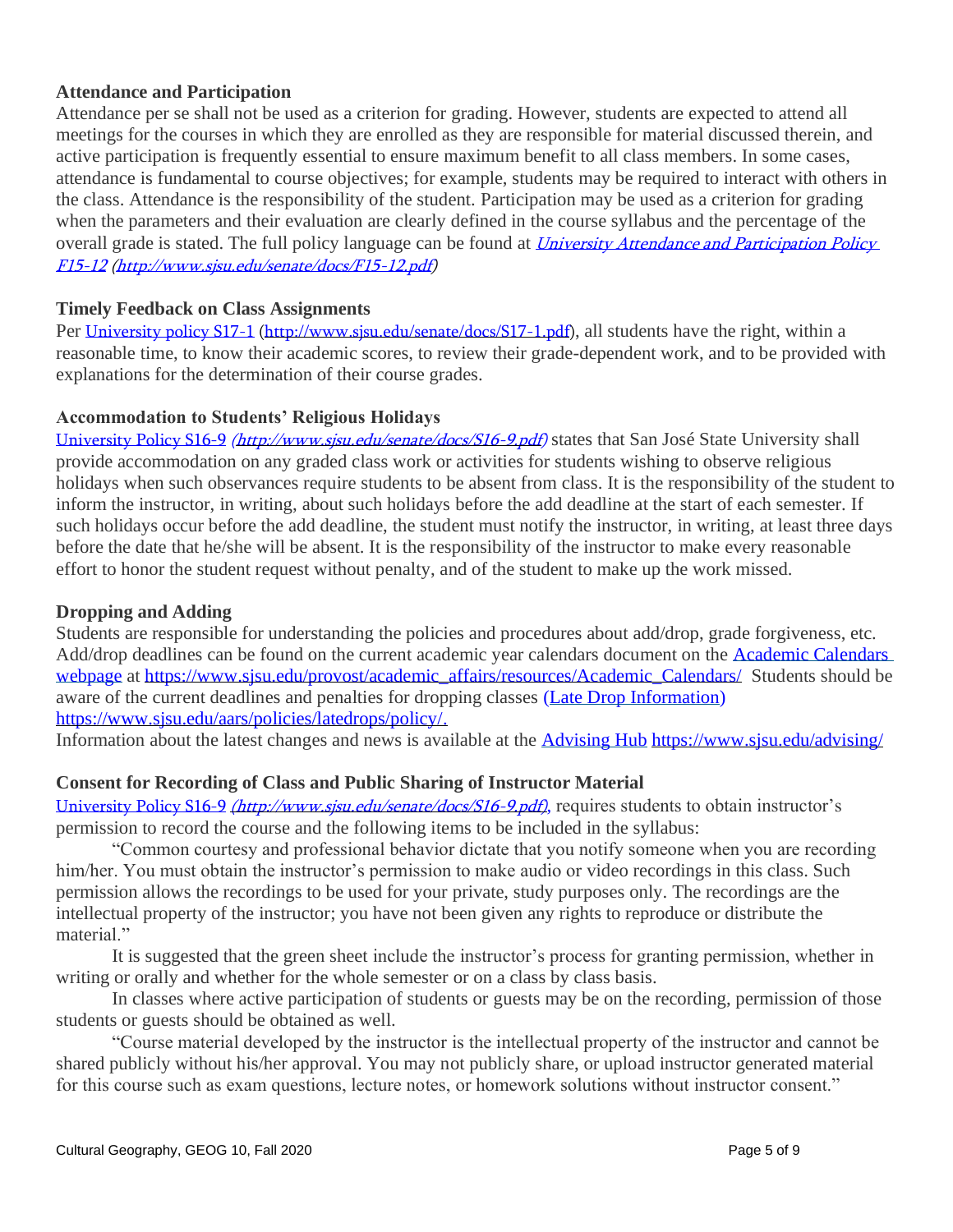#### **Academic Integrity**

Your commitment, as a student, to learning is evidenced by your enrollment at San Jose State University. The [University Policy S16-9](http://www.sjsu.edu/senate/docs/S16-9.pdf) *[\(http://www.sjsu.edu/senate/docs/S16-9.pdf\)](http://www.sjsu.edu/senate/docs/S16-9.pdf)* requires you to be honest in all your academic course work. Faculty members are required to report all infractions to the office of Student Conduct and Ethical Development. Visit the **[Student Conduct and Ethical Development](http://www.sjsu.edu/studentconduct/) <https://www.sjsu.edu/studentconduct/>** website for more information.

#### **Campus Policy in Compliance with the American Disabilities Act**

If you need course adaptations or accommodations because of a disability, or if you need to make special arrangements in case the building must be evacuated, please make an appointment with me as soon as possible, or see me during office hours. [Presidential Directive 97-03](http://www.sjsu.edu/president/docs/directives/PD_1997-03.pdf) requires that students with disabilities requesting accommodations must register with the [Accessible Education Center](http://www.sjsu.edu/aec) (AEC)<https://www.sjsu.edu/aec/> to establish a record of their disability.

#### **Student Technology Resources**

Computer labs and other resources for student use are available in:

[Associated Students Print & Technology Center](http://as.sjsu.edu/asptc/index.jsp) at<http://as.sjsu.edu/asptc/index.jsp> on the Student Union (East Wing 2nd floor Suite 2600)

[The Spartan Floor](https://library.sjsu.edu/services/services) at the King Library at <https://library.sjsu.edu/services/services>

[Student Computing Services](https://library.sjsu.edu/student-computing-services/student-computing-services-center) at [https://library.sjsu.edu/student-computing-services/student-computing](https://library.sjsu.edu/student-computing-services/student-computing-services-center)[services-center](https://library.sjsu.edu/student-computing-services/student-computing-services-center)

[Computers at the Martin Luther King Library](https://www.sjpl.org/wireless) for public at large at <https://www.sjpl.org/wireless>

Additional computer labs may be available in your department/college

A wide variety of audio-visual equipment is available for student checkout from Collaboration & Academic [Technology Services](http://www.sjsu.edu/at/)

[https://www.sjsu.edu/it/index.php?utm\\_source=at&utm\\_medium=permanent&utm\\_campaign=redirect](https://www.sjsu.edu/it/index.php?utm_source=at&utm_medium=permanent&utm_campaign=redirect) located in IRC Building. These items include DV and HD digital camcorders; digital still cameras; video, slide and overhead projectors; DVD, CD, and audiotape players; sound systems, wireless microphones, projection screens and monitors.

#### **SJSU Peer Connections**

Peer Connections' free tutoring and mentoring is designed to assist students in the development of their full academic potential and to inspire them to become independent learners. Peer Connections tutors are trained to provide content-based tutoring in many lower division courses (some upper division) as well as writing and study skills assistance. Small group and individual tutoring are available. Peer Connections mentors are trained to provide support and resources in navigating the college experience. This support includes assistance in learning strategies and techniques on how to be a successful student. Peer Connections has a learning common, desktop computers, and success workshops on a wide variety of topics. For more information on services, hours, locations, or a list of current workshops, please visit [Peer Connections website](http://peerconnections.sjsu.edu/) at [http://peerconnections.sjsu.edu](http://peerconnections.sjsu.edu/) for more information.

#### **SJSU Writing Center**

The San José State University Writing Center offers a variety of resources to help students become better writers, and all of our services are free for SJSU students. Our mission is to enhance the writing skills of SJSU students so they can communicate clearly in any setting (informal, academic, or professional). We accomplish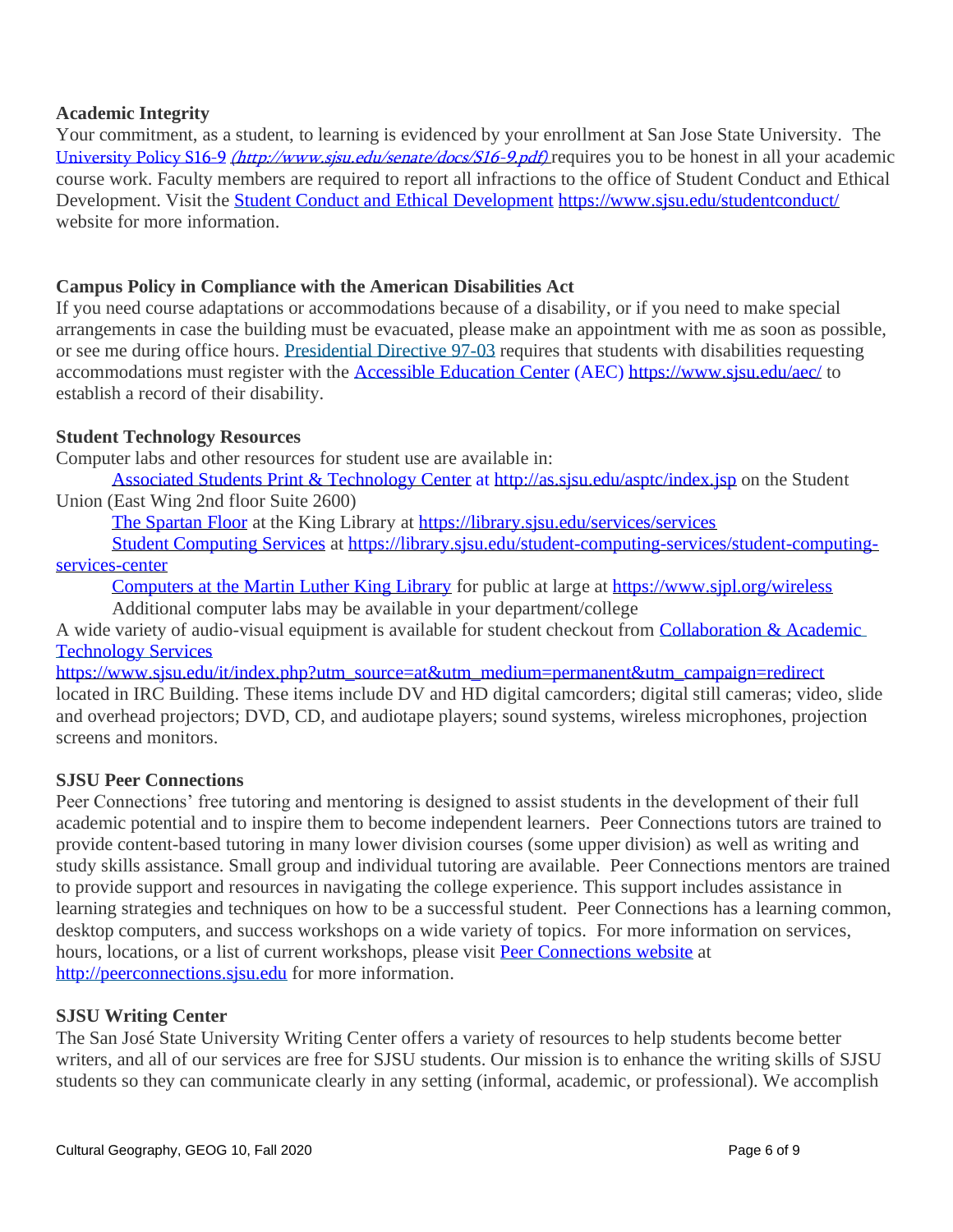this goal through creating original writing resources, offering workshops, and conducting one-on-one and smallgroup tutoring sessions.

The SJSU Writing Center has two locations: We conduct drop-in tutoring sessions in Clark Hall, Suite 126; we conduct scheduled appointments on the second floor of the MLK Library. All our writing tutors have gone through a rigorous hiring process, and they are well trained to assist all students at all levels within all disciplines to become better writers. In addition to tutoring services, the Writing Center also offers workshops every semester on a variety of writing topics. To make an appointment or to refer to the numerous online resources offered through the Writing Center, visit the [Writing Center](http://www.sjsu.edu/writingcenter)  [website](http://www.sjsu.edu/writingcenter) at [http://www.sjsu.edu/writingcenter.](http://www.sjsu.edu/writingcenter)

#### **SJSU Counseling and Psychological Services**

The SJSU Counseling and Psychological Services is located on the corner of 7th Street and San Carlos in the new Student Wellness Center, Room 300B. Professional psychologists, social workers, and counselors are available to provide confidential consultations on issues of student mental health, campus climate or psychological and academic issues on an individual, couple, or group basis. To schedule an appointment or learn more information, visit [Counseling and Psychological Services website](http://www.sjsu.edu/counseling) at <http://www.sjsu.edu/counseling>

# **Week Date Topics, Readings, Assignments, Deadlines** 1 8/19-8/23 **Course and Student Introductions** *Intro post, map activity* 2 8/24-8/30 **Introduction to Human Geography** *Quiz, map activity* 3 8/31-9/6 **Population and Health** *Quiz, map activity* 4 9/7-9/13 **Migration** *Quiz, map activity* 5 9/14-9/20 **Local Culture, Popular Culture, and Cultural Landscapes** *Quiz, map activity* 6 9/21-9/27 **Identity: Race, Ethnicity, Gender, and Sexuality** *Quiz, map activity* 7 9/28-10/4 **Language** *Quiz, map activity* 8 10/5-10/11 **Religion** *Quiz, map activity*

### **Geography 10 / Cultural Geography, Fall 2020, Course Schedule**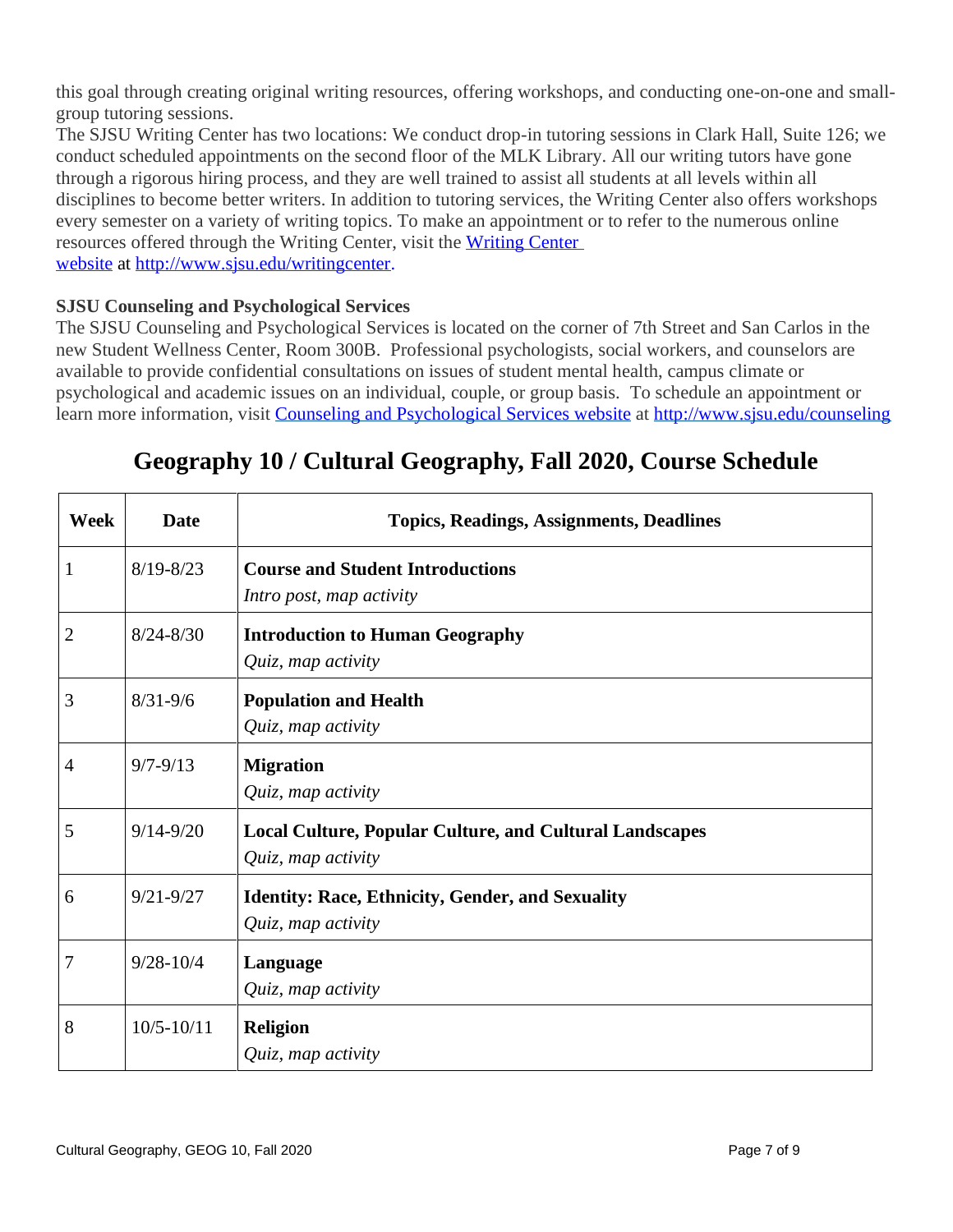| Week | <b>Date</b>     | <b>Topics, Readings, Assignments, Deadlines</b>                                          |
|------|-----------------|------------------------------------------------------------------------------------------|
| 9    | $10/12 - 10/18$ | Midterm Exam Online - Open Monday-Sunday (Closes Sunday 11:59pm)                         |
| 10   | $10/19 - 10/25$ | <b>Political Geography</b><br>Quiz, map activity                                         |
| 11   | $10/26 - 11/1$  | <b>Urban Geography</b><br>Quiz, map activity<br><b>Research Paper due Sunday 11:59pm</b> |
| 12   | $11/2 - 11/8$   | <b>Tourism</b><br>Quiz, map activity                                                     |
| 13   | $11/9 - 11/15$  | <b>Agriculture</b><br>Quiz, map activity                                                 |
| 14   | $11/16 - 11/22$ | <b>Technology</b><br>Quiz, map activity                                                  |
| 15   | 11/23-11/29     | Thanksgiving Week - no assignments due                                                   |
| 16   | 11/30-12/6      | <b>Natural Hazards</b><br>Quiz, map activity<br>Extra Credit Due (11:59pm)               |
| 17   | $12/7 - 12/13$  | Final Exam Online - Open Monday-Sunday (Closes Sunday 11:59pm)                           |

### **Plagiarism and Citing Sources Properly**

Plagiarism is the use of someone else's language, images, data, or ideas without proper attribution. It is a very serious offense both in the university and in your professional work. Plagiarism is both theft and lying you have stolen someone else's ideas, and then lied by implying that they are your own.

> **Plagiarism will lead to grade penalties and a record filed with the Office of Student Conduct and Ethical Development. In severe cases, students may also fail the course or even be expelled from the University.**

**If you are unsure what constitutes plagiarism, it is your responsibility to make sure you clarify the issues before you hand in draft or final work.**

Learning when to cite a source and when not to is an art, not a science. However, here are some common examples of plagiarism that you should be careful to avoid:

Using a sentence (or even a part of a sentence) that someone else wrote without identifying the language as a quote by putting the text in quote marks and referencing the source.

Paraphrasing somebody else's theory or idea without referencing the source.